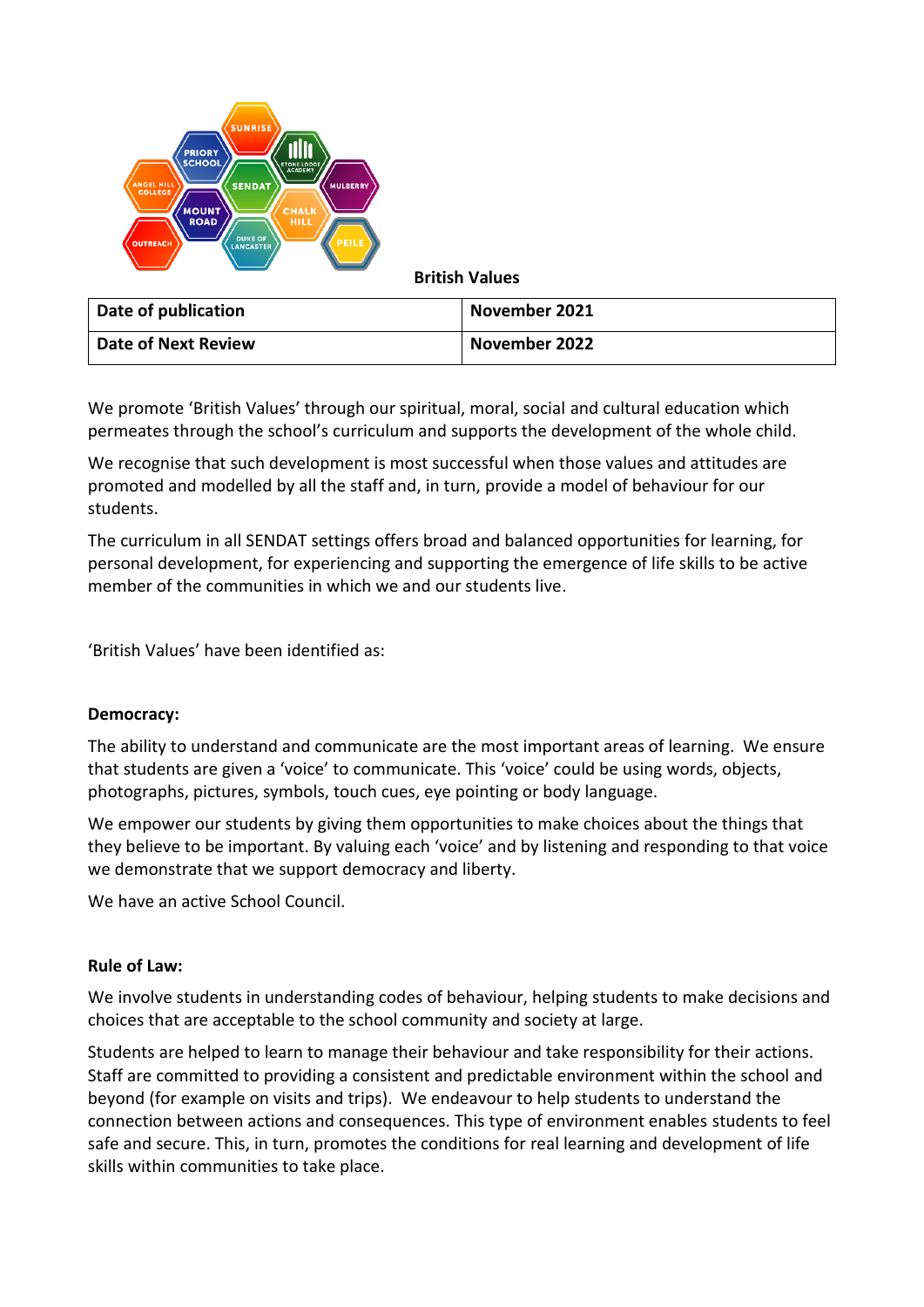### **Individual Liberty:**

Students are encouraged to become good and valued citizens. We do this by supporting each student to become as independent as possible. We endeavour to demonstrate that everyone has rights. This includes the right to say 'Yes' or 'No' to ideas or activities. Some students will be able to take responsibility for particular roles and to understand that with certain rights comes a level of responsibility. Learning to do things independently is an important part of learning to understand yourself. We support others by participating in charitable events such as, Red Nose Day/Comic Relief and Children in Need. We believe that engendering a caring and helpful environment and to be independent can boost and nurture a healthy self-esteem.

# **Mutual Respect:**

We promote each student's inclusion in activities, settings and locations that are appropriate to them individually to meet their needs. Within school, students work with a range of people and interactions with others are always positively promoted on a personalised basis for each individual. This may include working with students from other schools, visits to local communities, shops, etc. The curriculum is personalised and planned for students and may include transitioning within the range of resources and places on the site and going into the community to meet with a range of people in a variety of situations which include: sports events, community events and shared participation with other schools/colleges. Staff model appropriate behaviour to demonstrate respect for everyone in our community and outside the school settings.

## **Tolerance of different faiths and beliefs:**

We are part of a school and local community where each person is respected and valued equally without regard to ability, gender, faith, heritage or race.

Cultural appreciation and development forms part of our curriculum. We place great emphasis on providing encounters and participation in events and celebrations to broaden all students' experiences and awareness of others which leads to tolerance.

Our assemblies help all students to find out about themselves and others linking their lives to the communities in which they belong. The themes cover areas such as friendships, awareness of conditions and medical needs, helping others and celebrations from a range of faiths and world events.

Students are encouraged to experience British culture through our curriculum. For example, students have visited many local places. As a school, we take part in sporting activities which helps to instil 'fair play' and engender a 'team spirit'.

Although some of our students may find it difficult to articulate their feelings and concerns, staff are attuned to changes in demeanour and well-being that may indicate anxiety. If staff are concerned about a student, our accepted practice includes awareness of Safeguarding which entrusts a duty of care to all staff to actively protect and promote the welfare of children.

The staff work closely with parents and carers and with other professionals to ensure that the students are happy, well cared for and are abled to learn the skills they need to live a fulfilling life as part of their community.

# **Our School Council and Children's Safeguarding Board**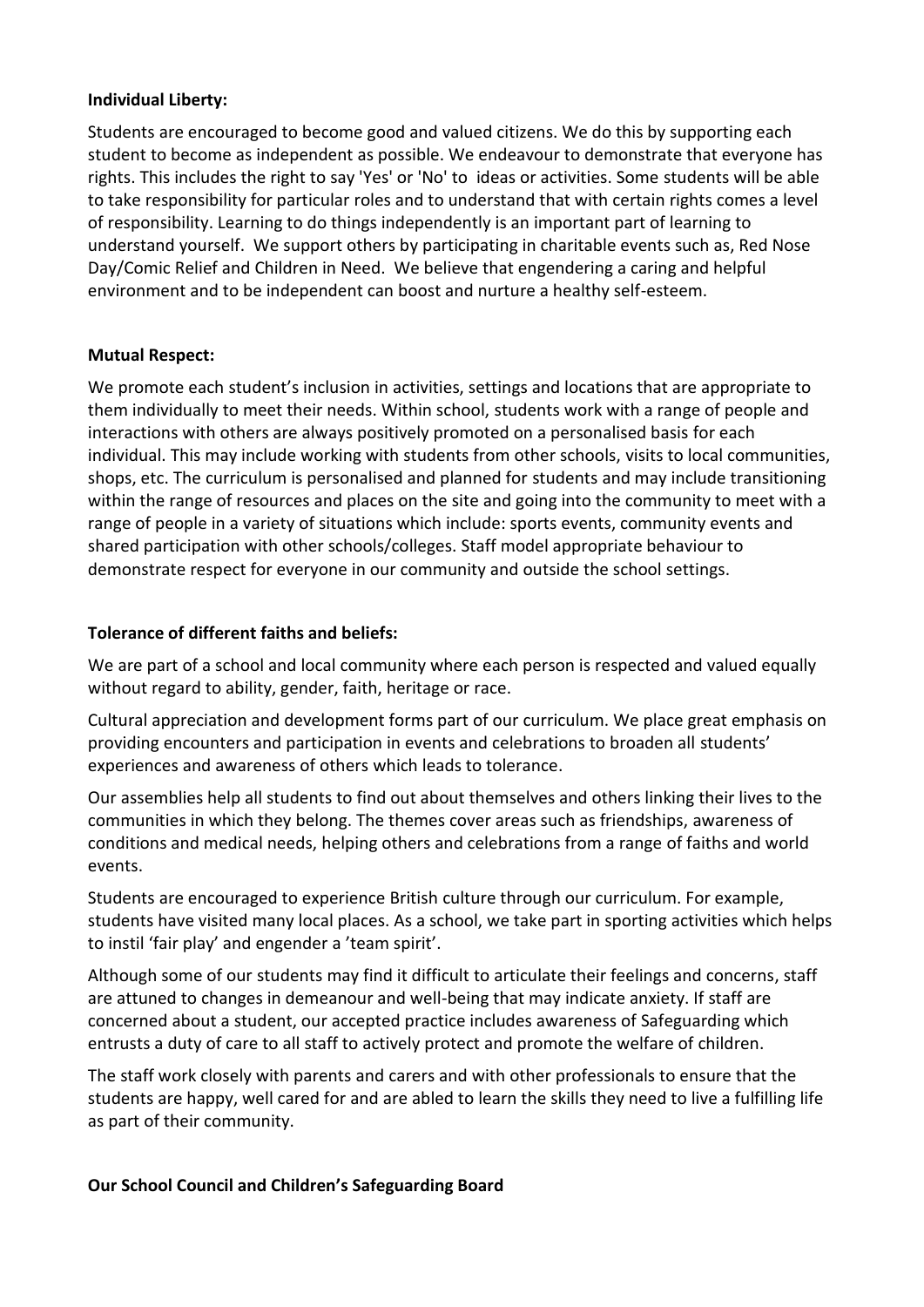We have a School Council which is elected each year and contributes to the decision-making processes in school. We have a display board in school so all staff and students know who our School Council members are. The information from the meetings is shared with everyone at assemblies, tutor times, etc.

# **Spiritual, Moral, Social and Cultural (SMSC)**

All SENDAT communities have a strong commitment to the personal and social development of all students. The Trust vision and values supports spiritual, moral, social and cultural characteristics in all students.

# **What is SMSC – Spiritual, Moral, Social and Cultural development?**

## **Spiritual development is when we:**

- explore beliefs and experiences,
- respect faiths,
- feelings and values,
- enjoy learning about oneself, others and the surrounding world,
- use imagination and creativity,
- reflect.

### **Moral development is when we:**

- recognise right and wrong,
- respect the law,
- understand consequences,
- investigate moral and ethical issues,
- offer reasoned views.

### **Social development is when we:**

- use a range of social skills,
- participate in the local community,
- appreciate diverse viewpoints,
- participate, volunteer and cooperate,
- resolve conflict,
- engage with the British values of democracy, the rule of law, liberty, respect and tolerance.

### **Cultural development is when we:**

- appreciate cultural influences,
- appreciate the role of Britain's parliamentary system,
- participate in culture opportunities,
- understand, accept, respect and celebrate diversity.